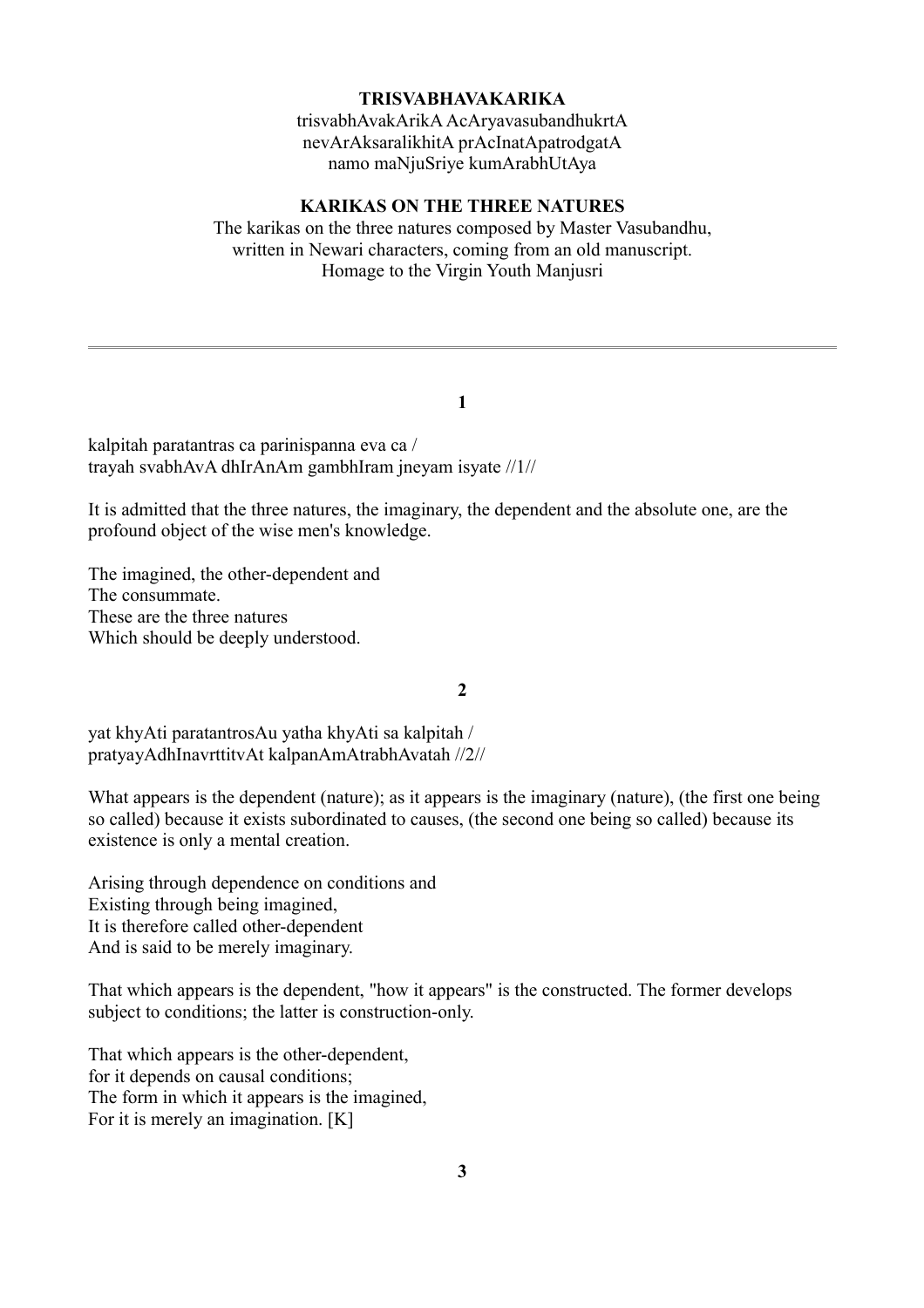tasya khyAtur yathAkhyAnam yA sadAvidyamanatA / jneyah sa parinispannah svabhAvo 'nanyathAtvatah //3//

The eternal non-existence as it appears of what appears must be known as the absolute nature, because of its inalterability.

The external non-existence Of what appears in the way it appears, Since it is never otherwise, Is known as the nature of the consummate.

The perfected is the constant absence of "how it appears" in that which appears.

The perpetual absence of the form In which the other-dependent appears... [K]

### **4**

tatra kim khyAty asatkalpah katham khyAti dvayAtmanA / tasya kA nAstitA tens yA tatrAdvayadharmatA //4//

And what does appear? The unreal mental creation. How does it appear? With duality. What is the non-existence with this (duality) of that (dependent nature)? It is the fact that the essence (of the dependent nature) is the non-duality in it.

If anything appears, it is imagined. The way it appears is as duality. What is the consequence of its non-existence? The fact of non-duality!

What appears? A construction of what was not. How does it appear? Through dualities. But nonduality is the perfected.

What is it that appears? It is the imagination of the non-existent. How does it appear? In the form of duality. What will result from its non-existence? There will be the state of non-duality. [K]

What is that which is presented in cognition? The nonexistent which is projected [or imagined]. How is that presented in cognition? In the form of twofold appearance [of the apprehender and the apprehended].

What is it in cognition that does not exist? That by which the twofold appearance if affected. [P]

What appears there? The imagination of an unreal. How does it appear? As the subject-object duality. ... [AW]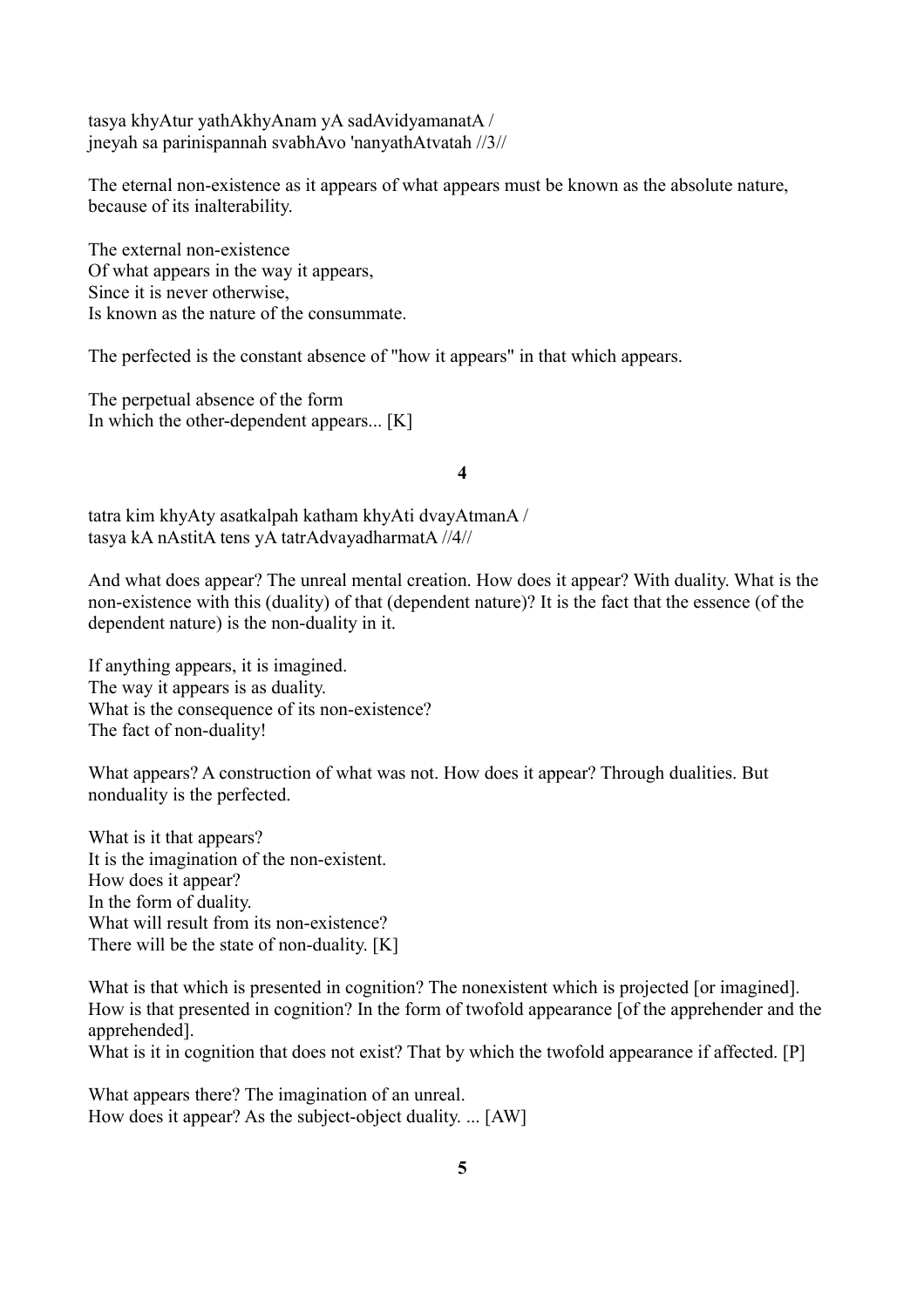asatkalpo'tra kas cittam yatas tat kalpyate yathA / yathA ca kalpayaty artham tathAtyantam na vidyate //5//

And what is the unreal mental creation? The mind, because as it is imagined and as it imagines its object, so it is not at all.

What is the imagination of the non-existent? Since what is imagined absolutely never Exists in the way it is imagined, It is mind that constructs that illusion.

What is a construction of what was not? An awareness by which the dependent becomes constructed, in such a way that the object which it constructs cannot be completely found in that way.

What is the conception of that which is nonexistent? [The answer is] 'mind' [mental projection] For by it, the nonexistents are imagined; and inasmuch as the mind imagines objects, the do not exist at all. [P]

**6**

tad dhetuphalabhavena cittam dvividham isyate / yad AlayAkhyavijnAnam pravrttyAkhyam ca saptadhA //6//

It is admitted that mind is twofold, according to its being either cause or effect: the consciousness that is called 'Alaya' (receptacle) and the consciousness that is called 'pravrtti' (functioning) which (at its turn) is sevenfold.

Because it is a cause and an effect, The mind has two aspects. As the foundation consciousness it creates thought; Known as the emerged consciousness it has seven aspects.

This awareness may be either the store consciousness or the functioning consciousness of seven kinds (i.e., the six sensory awareness and the mind or ego sense)

TSN 6 explains that the mental 'cause' (hetu) is the 'consciousness called the storehouse' (AlayAkhyavijNAnaM) and the 'result' (phala) is the 'sevenfold [consciousnesses] called active' (pravRttyAkhyaM ca saptadhA). [G]

# **7**

samklesavAsanAbIjAis citatvAc cittam ucyate / cittam Adyam dvitIyam to citrAkArapravrttitah //7//

The first mind is called 'citta' (mind), because it is cita (lit. accumulated = filled) by the seeds, i.e. the vAsanAs, of the impurities; and the second one (is called 'ctta', mind), because of its functioning under citra (diverse) forms.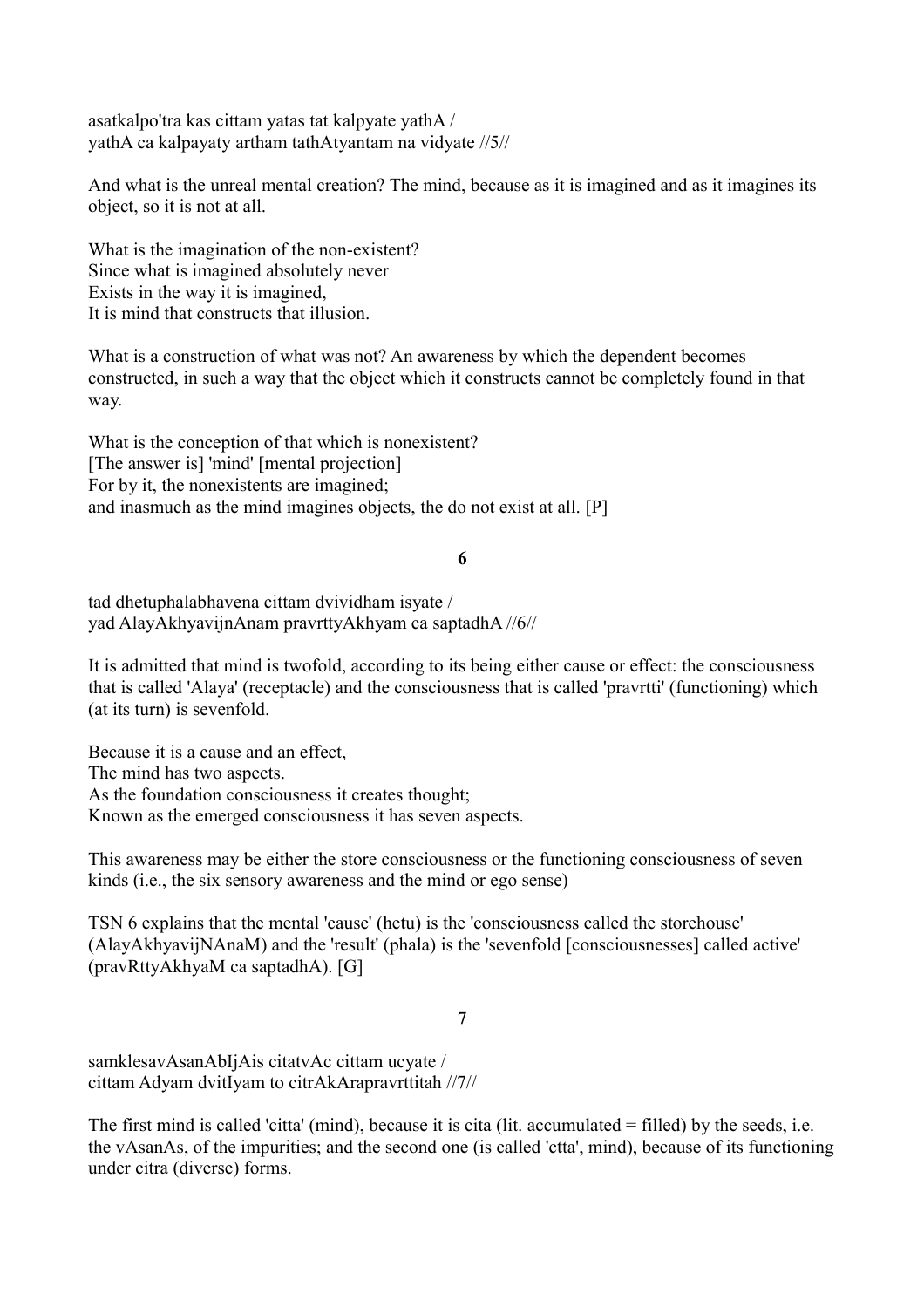The first, because it collects the seeds Of suffering is called `mind'. The second, because of the constant emergence Of the various aspects of things is so called.

The store consciousness is called "citta" because it becomes accumulated (citatvAt); functioning consciousnesses are "citta" because they evolve various (citra) aspects.

**8**

samAsato'bhUtakalpah sa cAisa trividho matah / vAipAkikas tathA nAimittiko'nyah prAtibhAsikah //8//

And this unreal mental creation, in a summary manner, is considered to be threefold: vaipAkika (produced by maturation), and also naimittika (produced by causes); the other one is prAtibhAsika (consisting of representations).

One should think of the illusory non-existent As threefold: Completely ripened, grasped as other, And as appearance.

The construction of what was not is of three kinds: maturational, having signs, and flashing appearances.

**9**

prathamo mUlavijnAnam tad vipAkAtmakam yatah / anyah pravrttivijnAnam drsyadrgvittivrttitah //9//

The first (mode or aspect) is the root-consciousness, because its essence is maturation; the other one is the functioning-consciousness, because it exists as object, subject and knowledge.

The first, because it itself ripens, Is the root consciousness. The others are emergent consciousness, Having emerged from the conceptualization of seer and seen.

Maturational is the storehouse-consciousness: the others are the functioning consciousnesses, because they always function as cognitions of "seen" and "seeing" ("heard" and "hearing", etc.).

#### **10**

sadasattvAd dvayAikatvAt samklesavyavadAnayoh / laksanAbhedatas cestA svabhAvAnAm gabhIratA //10//

It is admitted the profoundness of the (three) natures, because they are being and non-being, because they are duality and unity, and because of the identity of essence of the purity and the impurity.

Existence and non-existence, duality and unity;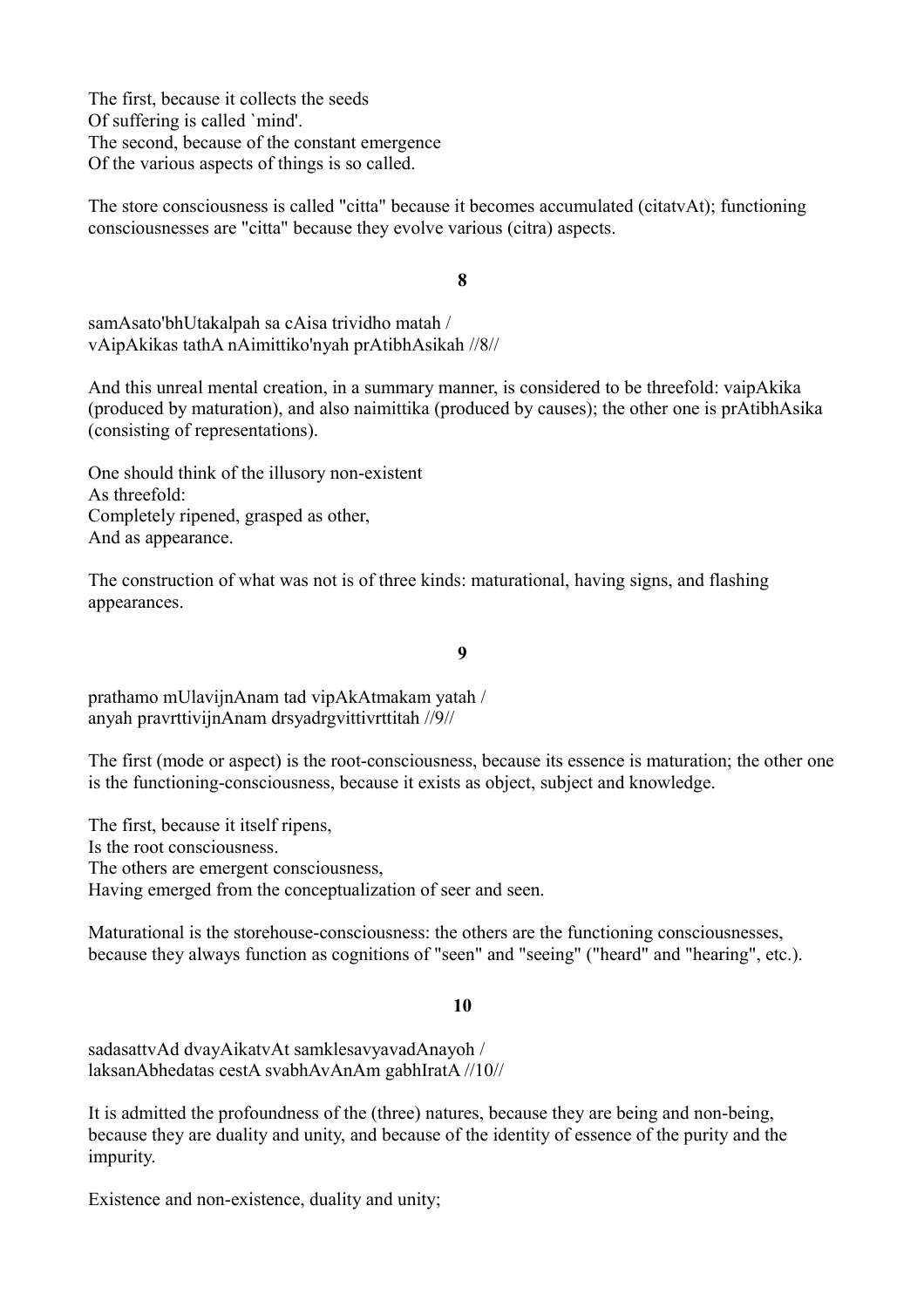Freedom from affliction and afflicted; Through characteristics, and through distinctions, These natures are known to be profound.

### **11**

sattvena grhyate yasmAd atyantAbhAva eva ca / svabhAvah kalpitas tens sadasallaksano matah //11//

Since the imaginary nature is grasped with existence, but it is only total non-existence, therefore it is considered as something whose characteristic ((laksana)) is being and non-being.

Since it appears as existent Though it is non-existent, The imagined nature Is said to have the characteristics of existence and non-existence.

The constructed is perceived as existent, but it is nonbeing; thus it has both an existent and nonexistent character.

# **12**

vidyate bhrAntibhAvena yathAkhyAnam na vidyate / paratantro yatas tens sadasallaksano matah //12//

Since the dependent (nature) exists with the existence of an illusion, (but) does not exist as it appears, therefore it is considered as something whose characteristic is being and non-being.

Since it exists as an illusory entity And is non-existent in the way it appears The other-dependent nature Is said to have the characteristics of existence and non-existence.

The dependent exists, but nor as it appears, so it also has an existent and nonexistent character.

### **13**

advayatvena yac cAsti dvayasyAbhAva eva ca / svabhAvas tens nispannah sadasallaksano matah //13//

Since the absolute nature exists with non-duality, but it is only non-existence of duality, therefore it is considered as something whose characteristic is being and non-being.

Since it is the non-existence of duality And exists as non-duality The consummate nature Is said to have the characteristics of existence and non-existence.

The perfected exists because of nonduality, and is only the nonbeing of "two", so it also has an existent and nonexistent character.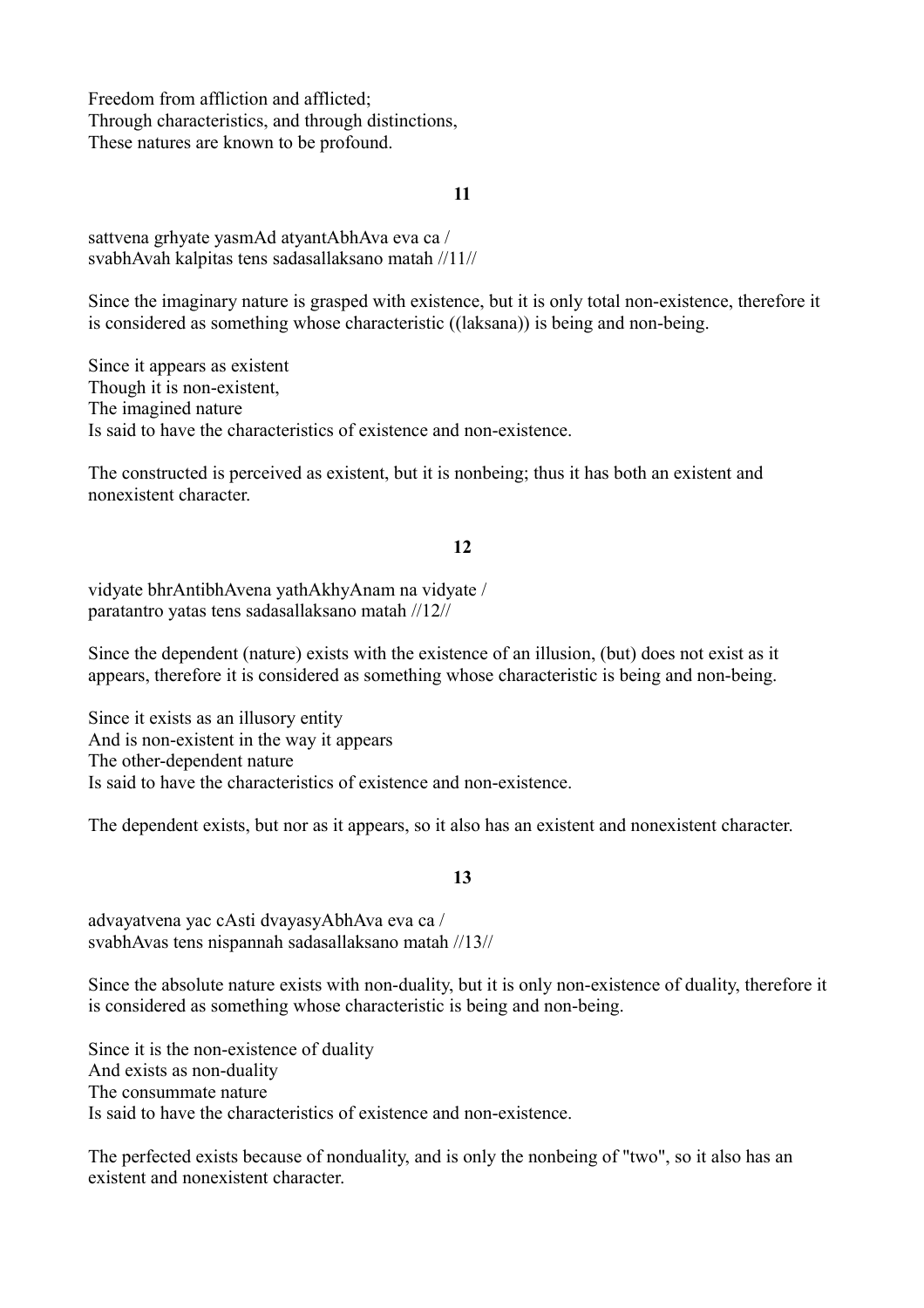**14**

dvAividhyAt kalpitArthasya tadasattvAikabhAvatah / svabhAvah kalpito bAlair dvayAikatvAtmako matah //14//

The nature imagined by ignorants is considered as something whose essence is duality and unity; (duality) because of the duality of the imagined object, (unity) because of its being one due to the non-existence of that (duality).

Moreover, since as imagined there are two aspects, But existence and non-existence are unitary, The nature imagined by the ignorant Is said to be both dual and unitary.

Because the constructed always involves at least the duality of object apprehended and subject apprehender, and because this duality is nonexistent, the constructed consists of duality-and-unity.

# **15**

prakhyAnAd dvayabhAvena bhrAntimAtrAikabhAvatah / svabhAvah paratantrAkhyo dvayAikatvAtmako matah //15//

The nature that is called "dependent" is considered as something whose essence is duality and unity; (duality) because it appears with duality, (unity) because of its being one due to (duality being) a mere illusion.

Since as an object of thought it is dual, But as a mere appearance it is unitary, The other-dependent nature Is said to be both dual and unitary.

Because the dependent appears with there being a duality, but this duality is only construction, the dependent also consists of duality and unity.

# **16**

dvayabhAvasvabhAvatvad advayAikasvabhAvatah / svabhAvah parinispanno dvayAikatvAtmako matah //16//

The absolute nature is considered as something whose essence is duality and unity; (duality) because it is nature (only) in relation to duality, (unity) because its only nature is non-duality.

Since it is the essence of dual entities And is a unitary non-duality, The consummate nature Is said to be both dual and unitary.

Because the perfected is the essential nature of the two beings, and because it is the one essential nature of nonduality, the perfected also consists of duality-and-unity.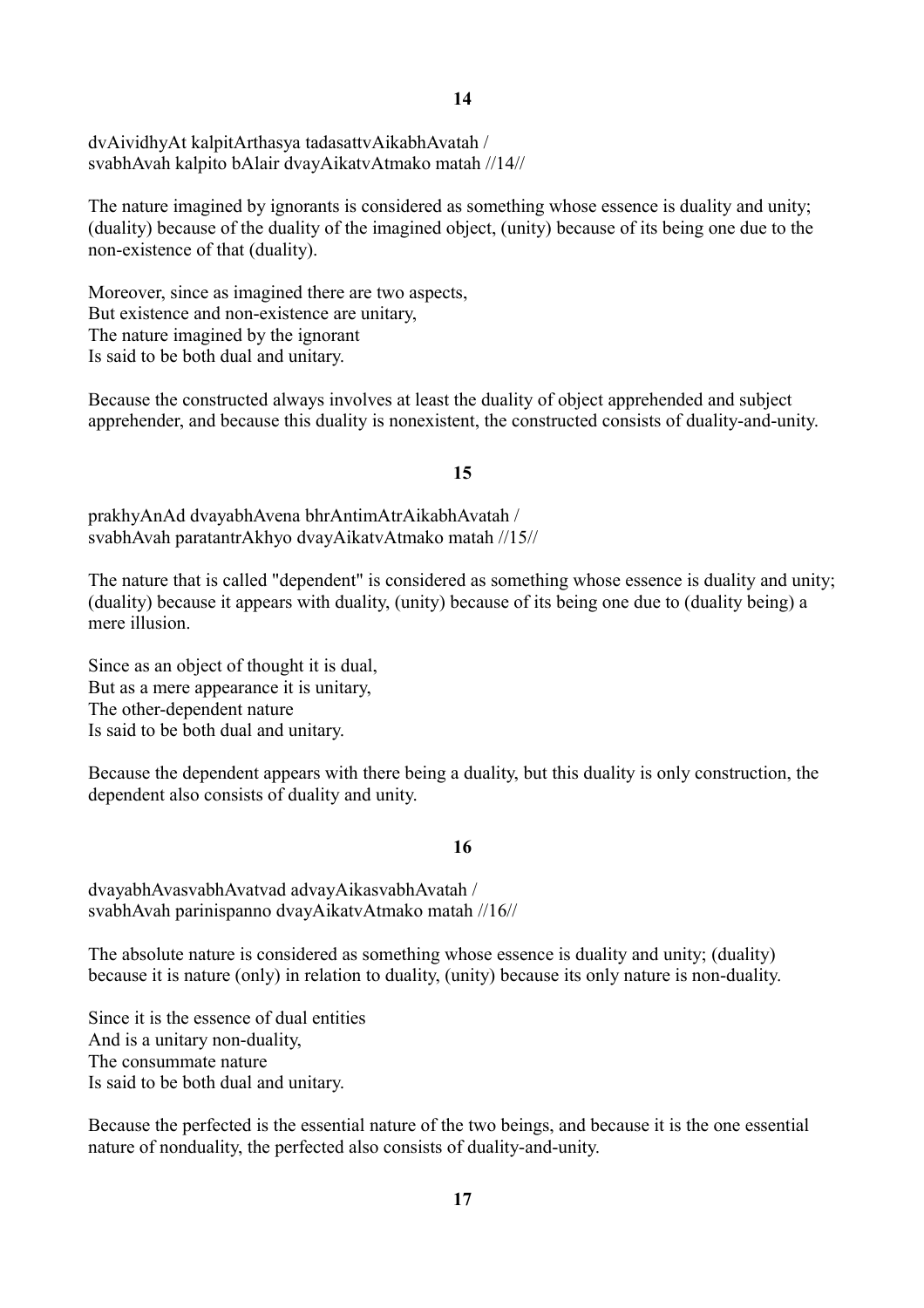kalpitah paratantras ca jneyam samklesalaksanam / parinispanna istas tu vyavadAnasya laksanam //17//

It must be known that the imaginary (nature) and the dependent (nature) are the characteristic of impurity; it is admitted that the absolute (nature) is the characteristic of purity.

The imagined and the other-dependent Are said to be characterized by misery (due to ignorant craving). The consummate is free of The characteristic of desire.

The afflictions-together are constructed and dependent. Purification is the perfected.

### **18**

asaddvayasvabhAvatvAt tadabhAvasvabhAvatah / svabhAvAt kalpitAj jneyo nispanno'bhinnalaksanah //18//

It must be known that the absolute (nature) is not different from the imaginary nature, because the nature (of the first one) is the inexistence of that (duality); because the nature (of the last one) is the inexistent duality.

Since the former has the nature of a false duality And the latter is the non-existence of that nature, The imagined and the consummate Are said not to be different in characteristic.

Because the constructed is the essential nature of a nonexistent duality, and because the perfected is the essential nature of the nonbeing of that duality, the constructed and the perfected are indistinguishable.

#### **19**

advayatvasvabhAvatvAd dvayAbhAvasvabhAvatah / nispannAt kalpitahs cAiva vijneyo'bhinnalaksanah //19//

And it must be known that the imaginary (nature) is not different from the absolute (nature), because the nature (of the first one) is the inexistence of duality; because the nature (of the last one) is non-duality.

Since the former has the nature of non-duality, And the latter has the nature of non-existent duality, The consummate and the imagined Are said not to be different in characteristic.

Because the perfected is the essential nature of nonduality, and because the constructed is the essential nature of the nonbeing of duality, the perfected and the constructed are indistinguishable.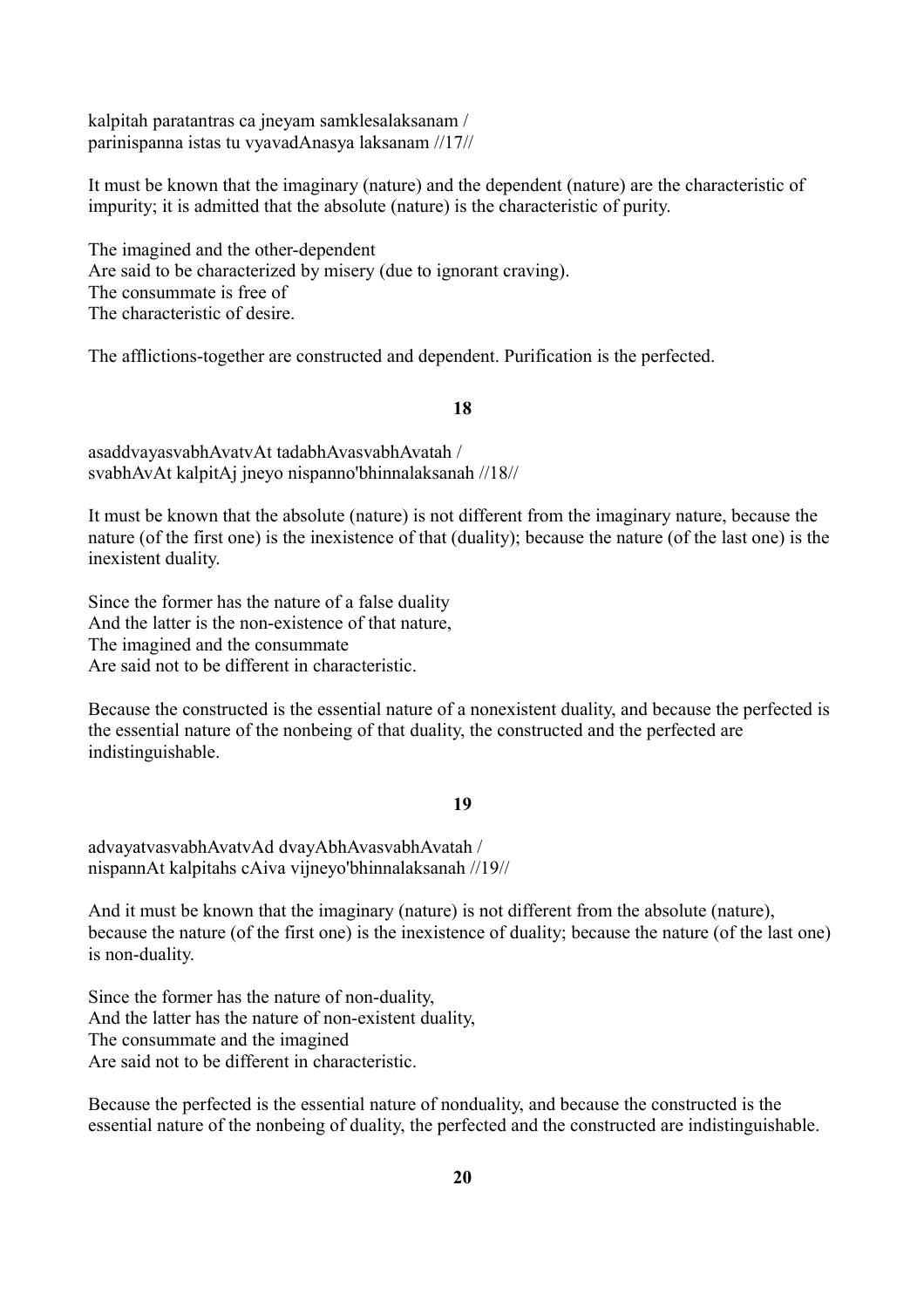yathAkhyAnam asadbhAvAt tathAsattvasvabhAvatah / svabhAvAt paratantrAkhyAn nispanno'bhinnalaksanah //20//

The absolute (nature) is not different from the nature that is called "dependent", because the nature (of the first one) is not being so (as it manifests itself); because (of the last one) being non-existent as it appears.

Since the former is deceptive in the way it appears, And the latter has the nature of its not being that way, The other-dependent and the consummate Are said not to be different in characteristic.

Because the dependent is nonexistent as it appears, and the perfected is the essential nature of this nonexistence, the perfected and the dependent are indistinguishable.

## **21**

asaddvayasvabhAvatvAd yathAkhyAnAsvabhAvatah / nispannAt paratantro'pi vijneyo'bhinnalaksanah //21//

And it must be known that the dependent (nature) is not different from the absolute (nature), because the nature (of the first one) is not as it appears; because the nature (of the last one) is the inexistent duality.

Since the former has the nature of a non-existent duality, And the latter is its non-existence in the way it appears, The other-dependent and the consummate Are said not to be different in characteristic.

Because the perfected is the essential nature of a nonexistent duality, and the dependent has not essential nature as it appeals, the dependent and the perfected are indistinguishable.

#### **22**

kramabhedah svabhAvAnAm vyavahArAdhikAratah / tatpravesAdhikArAc ca vyutpattyartham vidhIyate //22//

The distinction, in (their) order, of the three natures is established from the point of view of the empirical reality and from the point of view of the penetration ((pravesa)) into them for the purpose of (the penetration into them) being produced.

But conventionally, The natures are explained in order and Based on that one enters them In a particular order, it is said.

But there is a difference in the occurrence of their arising.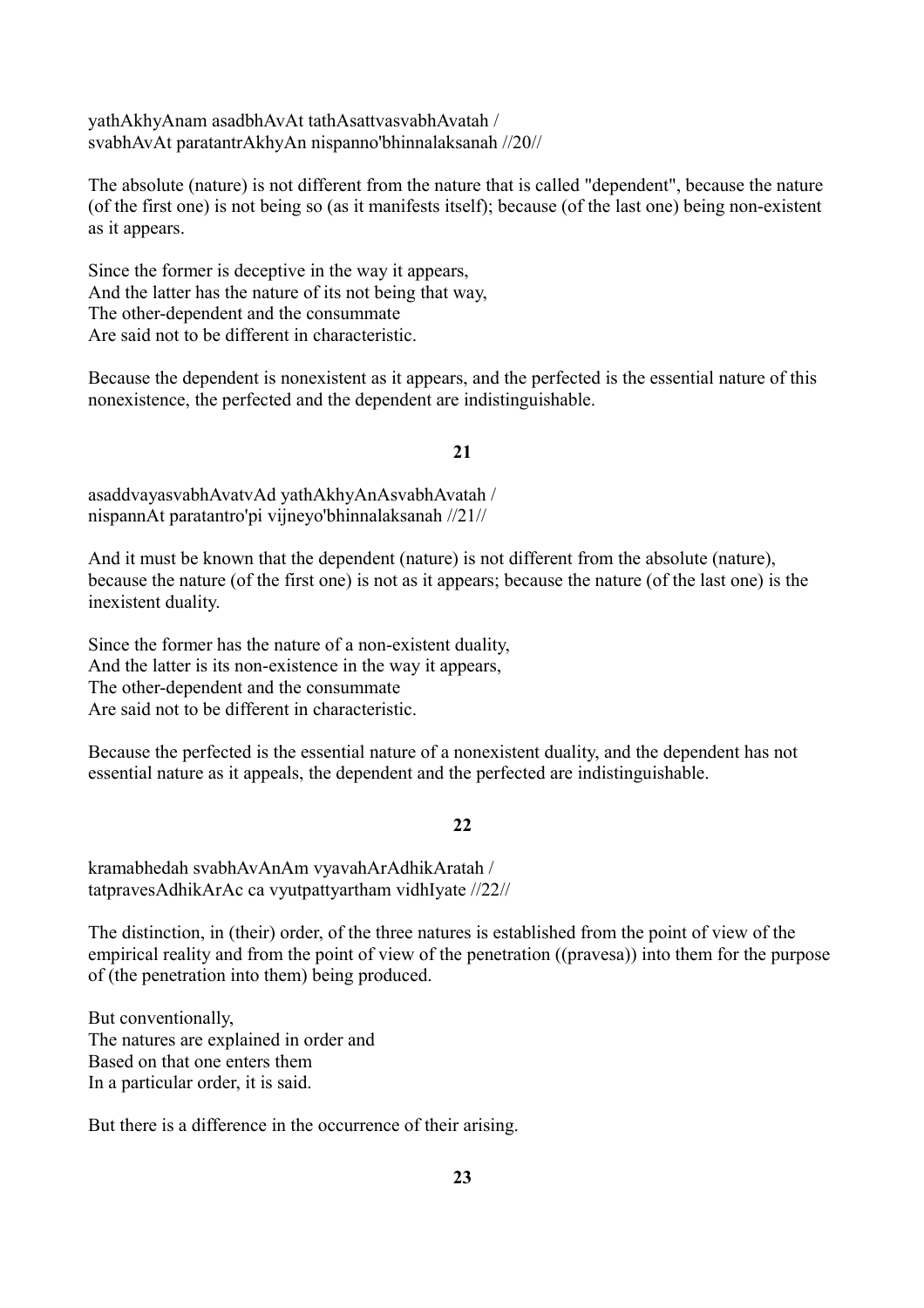kalpito vyavahArAtmA vyavahartrAtmako 'parah / vyavahArasamucchedah svabhAvas cAnya isyate //23//

It is admitted that the imaginary (nature) is the empirical reality; the following one (the dependent nature) is the creator of the empirical (reality), and the other nature (the absolute) is the destruction of the empirical reality.

The imagined is entirely conventional. The other-dependent is attached to convention. The consummate, cutting convention, Is said to be of a different nature.

The constructed constitutes practical affairs, and that which engages in practical affairs is the dependent. The perfected is the severance of the dependent from practical affairs.

## **24**

dvayAbhAvAtmakah pUrvam paratantrah pravisyate / tatah pravisyate tatra kalpamAtram asaddvayam //24//

At first, the dependent (nature), constituted by the non-existence of duality is penetrated; then what is only imagination, (which is found) there, (and which is) inexistent duality, is penetrated.

Having first entered into the non-existence of duality Which is the dependent, one understands The non-existent duality Which is the imagined.

First there is the dependent, and only then can construction only, nonexistent duality, arise. Only after the processes of construction can their devolvement, i.e., the perfected, arise.

#### **25**

tato dvayAbhAvabhAvo nispanno'tra pravisyate / tathA hy asAv eva tadA asti nAstIti cocyate //25//

The the absolute (nature), (which is found) there, and (which is) the existence of the inexistence of duality, is penetrated; and so therefore it is said that only it (the absolute nature), in that moment, "is and is not".

Then one enters the consummate. Its nature is the non-existence of duality. Therefore it is explained To be both existent and non-existent.

Thus the perfected is said to both exist and not exist. (It exists inasmuch as it is the dependent without the constructed; it does not exist inasmuch as it is the nonbeing of any duality.)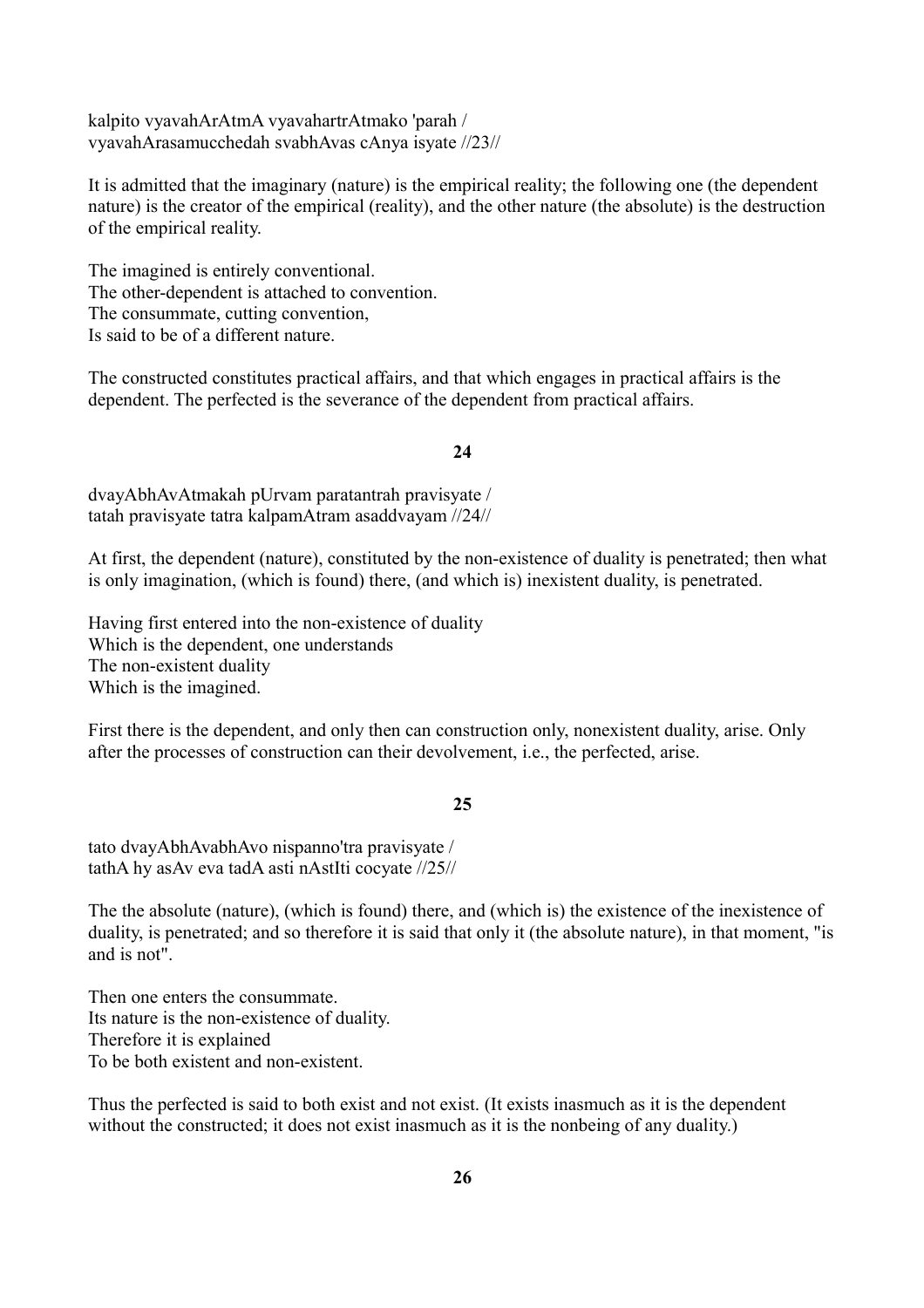trayo'py ete svabhAvA hi advayAlabhyalaksanAh / abhAvAd atathAbhAvAt tadabhAvasvabhAvatah //26//

26. The three natures are also non dual and ungraspable, (the imaginary one), because of its inexistence; (the dependent one), because it does not exist as (it appears), (the absolute one), because its nature is the inexistence of that (duality).

These three natures

Have the characteristics of being non-cognizable and non-dual. One is completely non-existent; the second is therefore non-existent. The third has the nature of that non-existence.

These three essential natures are ungraspable, because of the constructed's simple nonbeing, the dependent's nonbeing in the manner in which it appears, and the perfected being the essential nature of that nonbeing.

### **27**

mAyAkrtam mantravasAt khyAti hastyAtmanA yathA / AkAramAtram tatrAsti hastI nAsti tu sarvathA //27//

In the same way as what is produced by magic, due to the mantras' power, appear as an elephant: there is only a form there, but a (real) elephant does not exist at all --

Like an elephant that appears Through the power of a magician's mantra -- Only the percept appears, The elephant is completely non-existent.

A magical creation produced by mantras may appear like an elephant, but this is only an appearance, and there is no elephant there at all.

Just as, by the magic power from mantras, an elephant is 'khyaati-ed' The 'elephant' does not exist; what exists is aakaara-maatra. [L]

It is just as something made by magic with the power of a spell appears as the self of an elephant (hastyAtmanA) where there is only an appearance, but the elephant does not exist at all. [G]

It is just as [something] made into a magical illusion with the power of an incantation (mantra) appears as the self of an elephant. A mere appearance (AkAramAtra) is there, but the elephant does not exist at all. [G2]

#### **28**

svabhAvah kalpito hastI paratantras tadAkrtih / yas tatra hastyabhAvo'sAu parinispanna isyate //28//

The elephant is the imaginary nature, its form is the dependent (nature), and that elephant's inexistence, which is there, is considered as the absolute (nature) --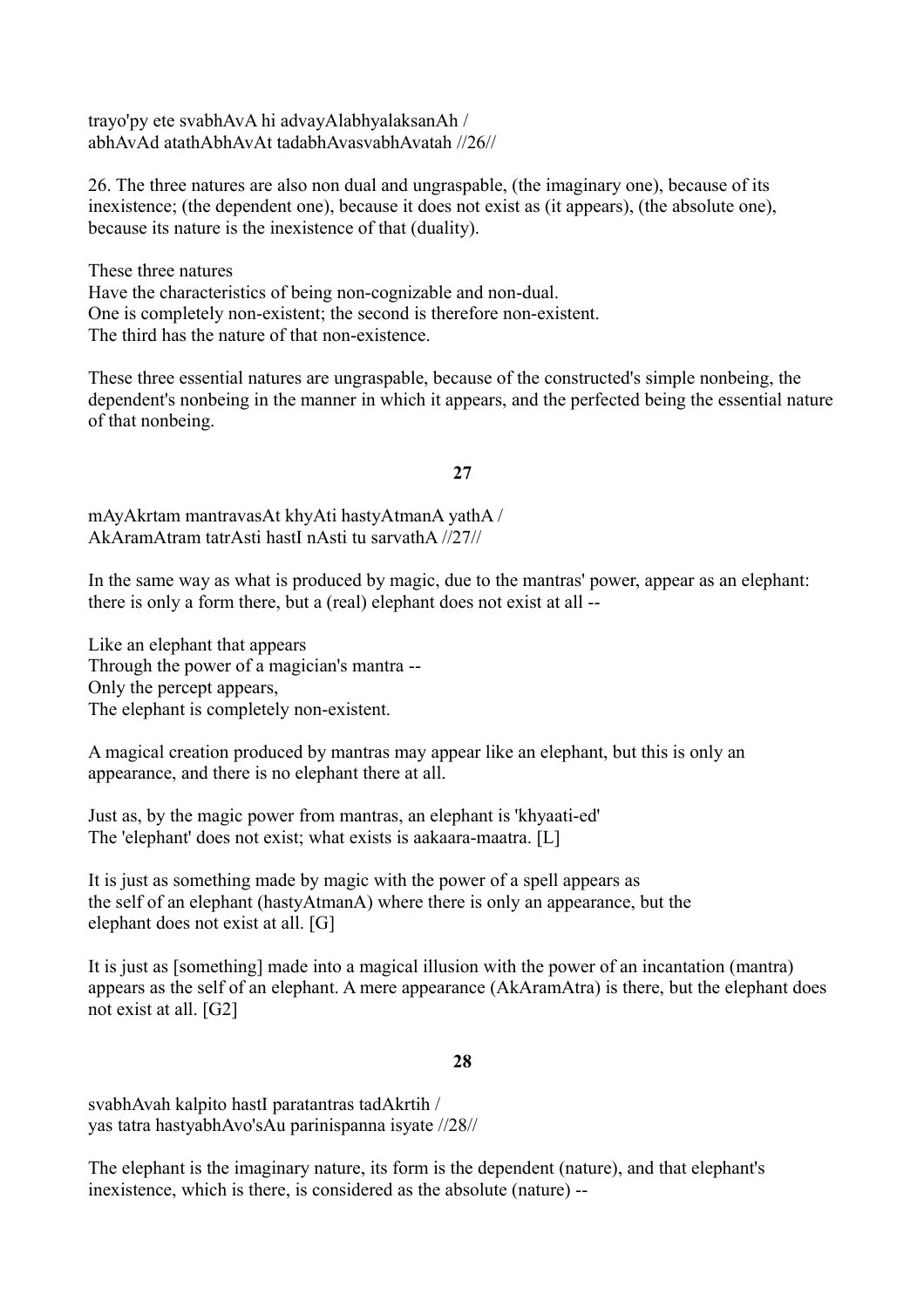The imagined nature is the elephant; The other-dependent nature is the visual percept; The non-existence of the elephant therein Is explained to be the consummate.

The constructed is like the elephant, the dependent is like its appearance, and the perfected is like the nonbeing of the elephant there.

The elephant signifies parikalpita-svabhaava; its aak.rti, that is paratantra. And that which, when the elephant is absent (abhaava), remains, is parini.spanna. [L]

The constructed nature is the elephant; the dependent is its appearance (AkRti); and the nonexistence of an elephant there is the perfected. [G2]

# **29**

asatkalpas tathA khyAti mUlacittAd dvayAtmanA / dvayam atyantato nAsti tatrAsty AkrtimAtrakam //29//

In the same way the unreal mental creation, due to the root-mind, appears with duality: duality does not exist in any way, there exists something that is only a form.

Through the root consciousness The nonexistent duality appears. But since the duality is completely non-existent, There is only a percept.

The construction of what was not appears in the same way, because of duality. There is no duality there at all: there is only the appearance of duality there.

Just so, imagining the unreal (asat-kalpa), which is essentially dualist, khyaati-s from the root citta. The duality does not exist; what exists is aak.rti-maatra (construction-only). [L]

In the same way, the construction of what does not exist appears as the self of duality (dvayAtmanA) from the root mind where there is only an appearance, but the duality does not exist at all. [G]

In the same way, the construction of what does not exist appears as the self of duality from the root mind. The duality is utterly non-existent. A mere appearance (AkRtimAtraka) is there. [G2]

# **30**

mantravan mUlavijnAnam kAsthavat tathatA matA / hastyAkAravad estavyo vikalpo hastivad dvayam //30//

The root-consciousness is like the mantra; the reality is considered as the log; the mental creation is to be considered as the elephant's form; the duality is like the elephant.

The root consciousness is like the mantra. Reality can be compared to the wood.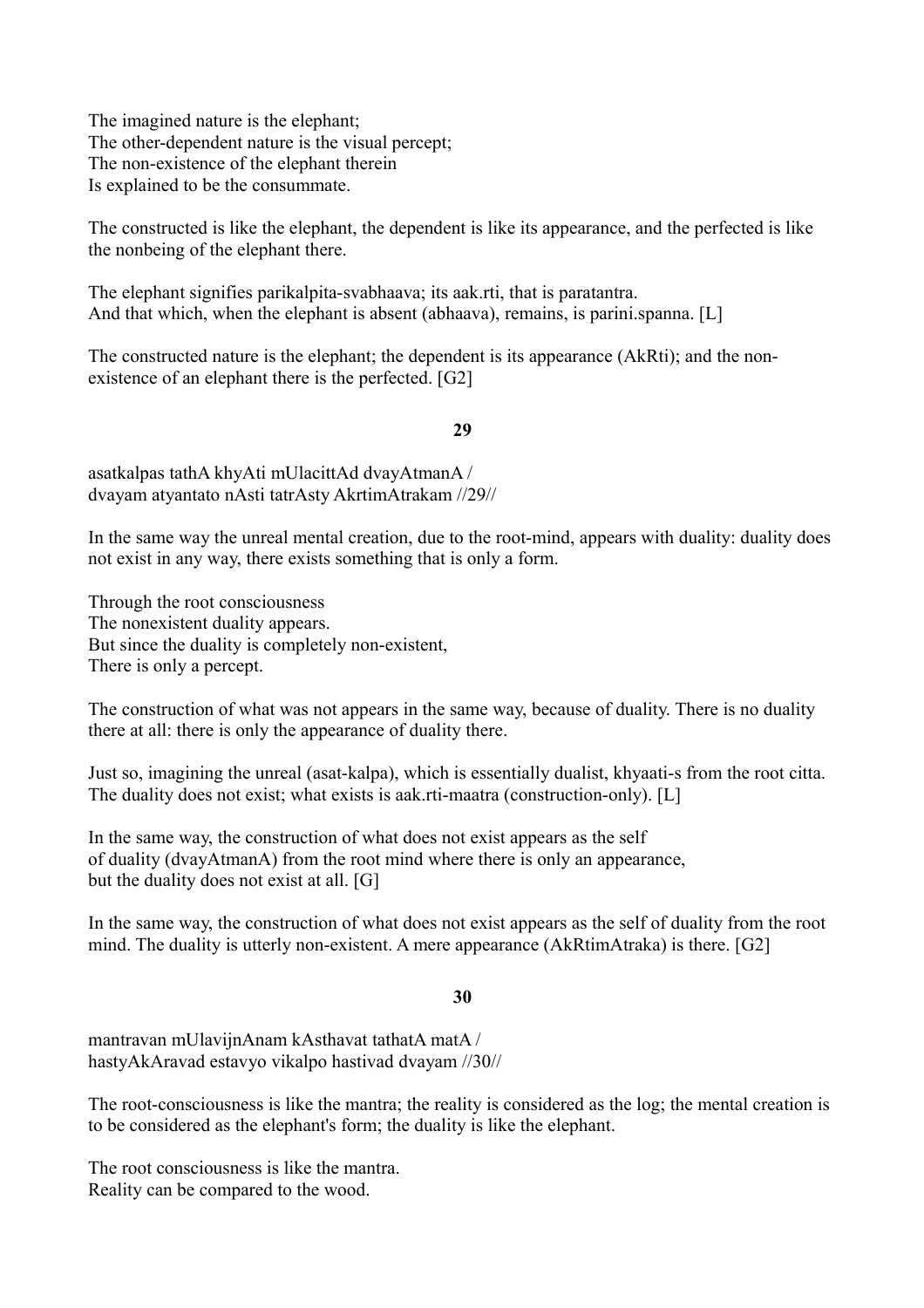Imagination is like the perception of the elephant. Duality can be seen as the elephant.

The storehouse consciousness is like the mantra which sets the magical creation going, suchness is like the pieces of wood the magician has in front of him and which he makes appear like an elephant, construction is like the elephant's appearance, and duality is like the elephant itself.

muula-vijnana = mantra [note: mantra is, like khyaati, fundamentally a linguistic constructor]  $tathataa = wood/kaa.stha (with which the illusion of an elephant is made)$ vikalpa = elephant image (hasti-aakaara) duality/dvaya = "elephant"

The root-consciousness is like the incantation. Suchness (tathatA) is understood to be like the piece of wood. Discriminative construction (vikalpa) should be accepted to be like the appearance of the elephant. The duality is like the elephant. [G2]

# **31**

arthatattvaprativedhe yugapal laksanakriyA / parijnA ca prahAnam ca prAptis cestA yathAkramam //31//

When the (intellectual) penetration ((prativedha)) of the (true) reality of objects is produced, it is considered that (three) processes, corresponding to each nature, (take place), simultaneously, in their order: knowledge, elimination and obtention.

When one understands how things are, Perfect knowledge, abandonment, And accomplishment -- These three characteristics are simultaneously achieved.

(31-32). In a true penetration of this phenomenon, there is, simultaneously, the ascertainment of the constructed (which leads to its dissolving), the abandoning of the dependent as constructing, and the realization of the perfected. The ascertainment of the constructed is its nonapprehension, the abandonment of the dependent as constructing is its nonappearance, and the realization of the perfected is its signless apprehension.

When there is understanding of how things really are (arthatattva), then at the same time there is knowledge, abandonment, and obtaining, [which relate] in proper order to the three characteristics. [G2]

# **32**

parijnAnupalambho'tra hAnir akhyAnam isyate / upalambho'nimittas tu prAptih sAksAtkriyApi sA //32//

And it is admitted that knowledge is non-perception; elimination is non-manifestation and obtention is perception beyond causes, intuition.

Knowledge is non-perception; Abandonment is non-appearance; Attainment is accomplished through non-dual perception.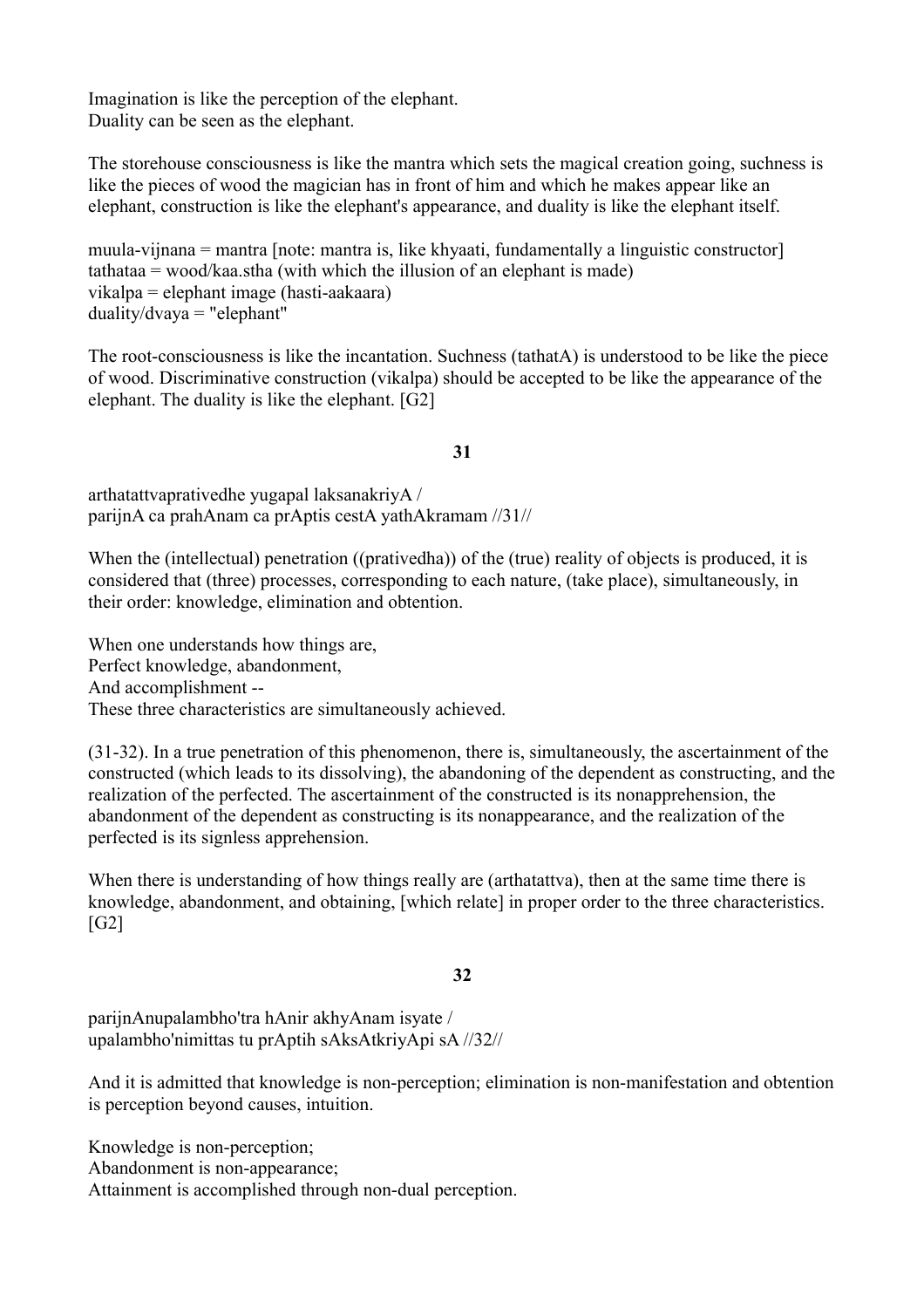That is direct manifestation.

It is acknowledged that here knowledge is non-perception; abandonment is non-appearance; and obtaining is direct and full awareness, apprehension without cause. [G2]

# **33**

dvayasyAnupalambhena dvayAkAro vigacchati / vigamAt tasya nispanno dvayAbhavo'dhigamyate //33//

Through non-perception of duality, the form of duality disappears; with its disappearance the absolute inexistence of duality is obtained,

(34). In the same way through the non-perception of duality There is the vanishing of duality. When it vanishes completely, Non-dual awareness arises.

With the nonapprehension of duality the appearance of duality vanishes, and with this disappearance the perfected is understood.

With the non-perception of duality, the dual appearance goes away; as a result of its removal one arrives at the perfected, which is the absence of duality. [G2]

# **34**

hastino'nupalambha's ca vigamas ca tadAkrteh 79 / upalambhas ca kAsthasya mAyAyAm yugapad yathA //34//

As, in the magical illusion, there are simultaneously the non-perception of the elephant, the disappearance of its form, and the log's perception.

(33). Through the non-perception of the elephant, The vanishing of its percept occurs; And so does the perception of the piece of wood. This is how it is in the magic show.

It's just as when the apprehension of the elephant, its appearances disappearance, and the apprehension of the wood take place simultaneously.

So also in the case of the magical illusion: simultaneously there is the non-perception of the elephant, the removal of its (the elephant's) appearance, and the apprehension of the piece of wood. [G2]

# **35**

viruddhadhIkAranatvad buddher vAiyarthyadarsanAt / jnAnatrayAnuvrttes ca moksApatter ayatnatah //35//

(35-36). Through the perception of "only-mind" -- because (mind) is the cause of the intellect's vision of unrealities, because of the conformity with the three knowledge, and because of the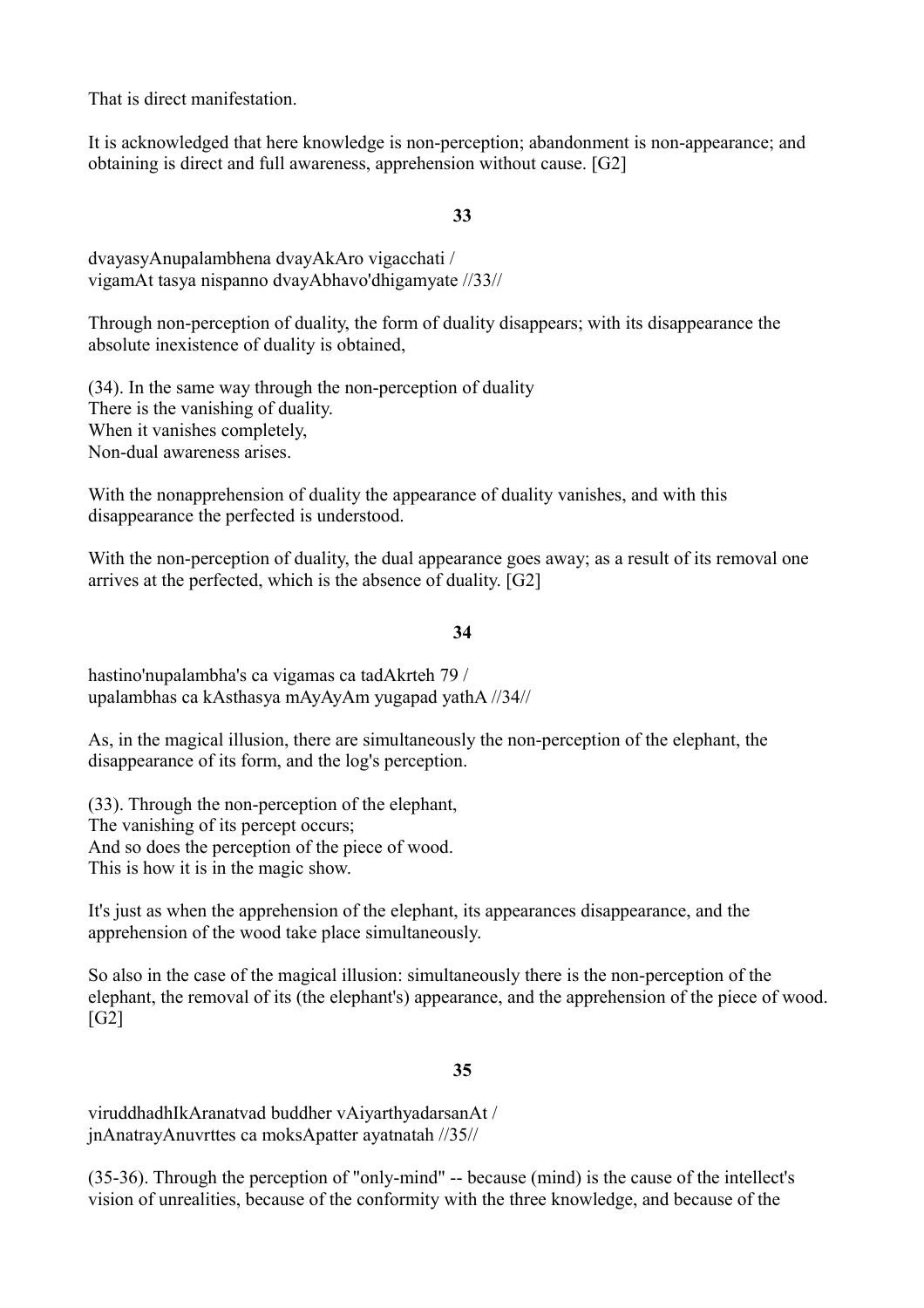production, without effort, of liberation -- there is the non-perception of the knowable object; through the non-perception of the knowable object, there is the non-perception of mind ((buddhi, in the text synonim of citta)).

Through perceiving correctly, Through seeing the non-referentiality of mental states, Through following the three wisdoms, One will effortlessly attain liberation.

Because there are contradictory views in relation to the same moment, because of the intellect's seeing without a true object, because of the different development of the three kinds of knowledge (constructed, dependent, and perfected, cf. 22-25), and because, without all this, the attainment of liberation would come without effort,

#### **36**

cittamAtropalambhena jneyArthAnupalambhatA / jneyArthAnupalambhena syAc cittAnupalambhatA //36//

Through the perception of mind-only One achieves the non-perception of objects; Through the non-perception of objects There is also the non-perception of mind.

there is the nonapprehension of the knowable, because it is awareness-only, and through this nonapprehension of a knowable object there is the nonapprehension of awareness itself. (Without the apprehension of a knowable object there is no awareness either.)

As a result of perception of only mind, there is no perception of knowable things. As a result of no perception of knowable things, there can be no perception of mind. [G]

#### **37**

dvayor anupalambhena dharmadhAtUpalambhatA / dharmadhAtUpalambhena syAd vibhutvopalambhatA //37//

Through the non-perception of both, there is the perception of the dharmas' fundament; through the perception of the dharmas' fundament, there is the obtention of sovereignty.

Through the non-duality of perception, Arises the perception of the fundamental nature of reality. Through the perception of the fundamental nature of reality Arises the perception of the radiant.

Through the nonapprehension of any duality, there is the apprehension of the dharmadhAtu, and through this, the apprehension of psychic mastery.

As a result of no perception of both, there is perception of the dharma realm. As a result of perception of the dharma realm, there can be the perception of liberation. [G]